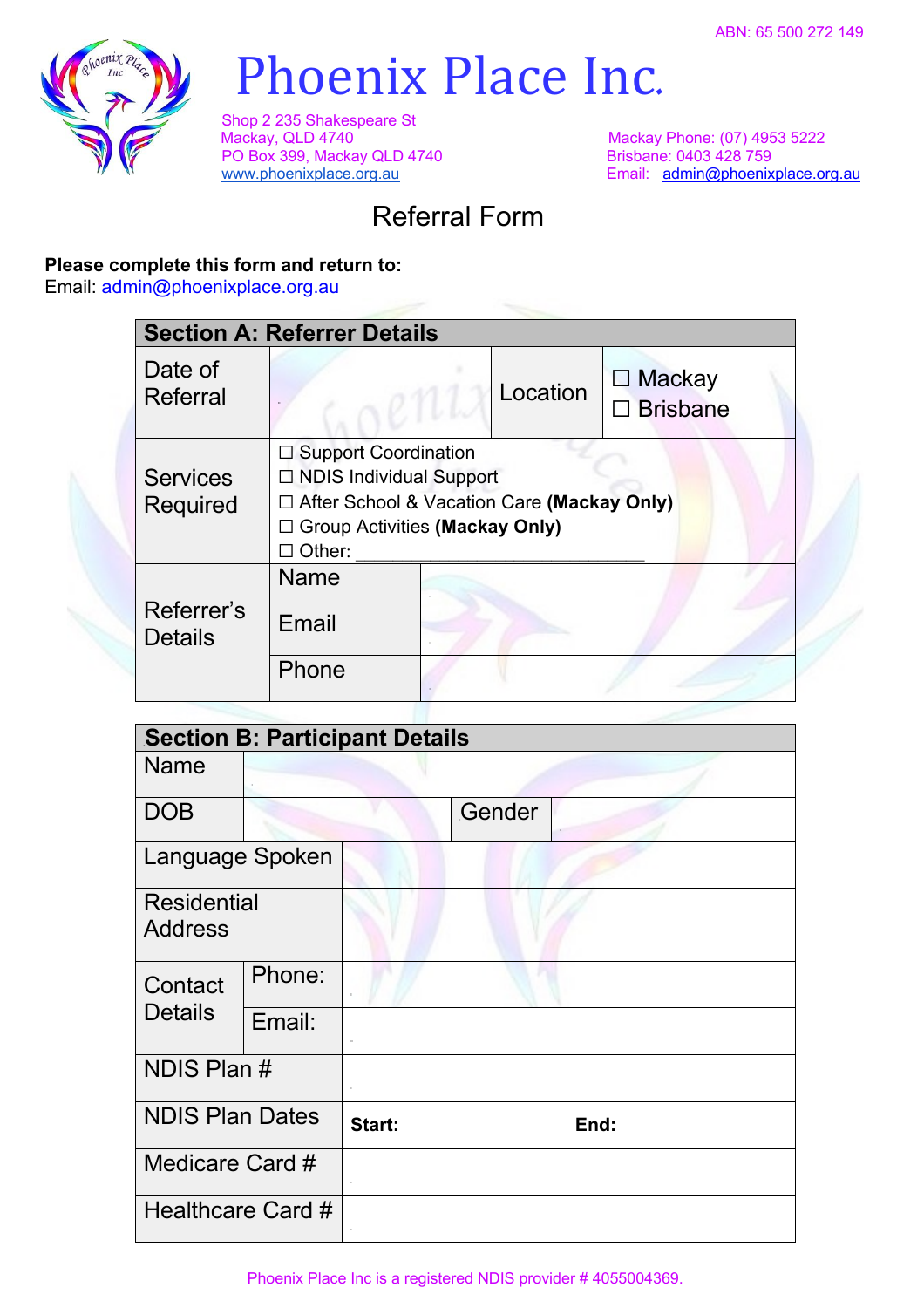| <b>Companion Card</b>  | Yes                               | <b>No</b> |  |
|------------------------|-----------------------------------|-----------|--|
|                        | $\Box$ Aboriginal                 |           |  |
|                        | <b>Torres Strait Islander</b>     |           |  |
| Cultural<br>Background | South Sea Islander                |           |  |
|                        | Other (please specify):<br>$\Box$ |           |  |
|                        |                                   |           |  |
|                        | $\Box$ Australian Citizen         |           |  |
|                        | <b>Permanent Resident</b>         |           |  |
| Residency              | Other (please specify):<br>П      |           |  |
|                        |                                   |           |  |
|                        |                                   |           |  |

|                      | <b>Section C: Contact Details</b> |  |
|----------------------|-----------------------------------|--|
|                      | Name:                             |  |
| Emergency<br>Contact | Relationship:                     |  |
|                      | Phone:                            |  |
|                      | Address:                          |  |
|                      | Email:                            |  |
|                      | <b>Clinic Name:</b>               |  |
| <b>GP</b>            | Dr Name:                          |  |
|                      | Phone:                            |  |
|                      | Email:                            |  |

| Other contacts<br>(please include,<br>name,                    | $\Box$ NDIS Support Coordinator: |
|----------------------------------------------------------------|----------------------------------|
| organisation (if<br>applicable,<br>contact number<br>and email | NDIS Plan Manager:<br>$\perp$    |
| address).                                                      |                                  |

Phoenix Place Inc is a registered NDIS provider # 4055004369.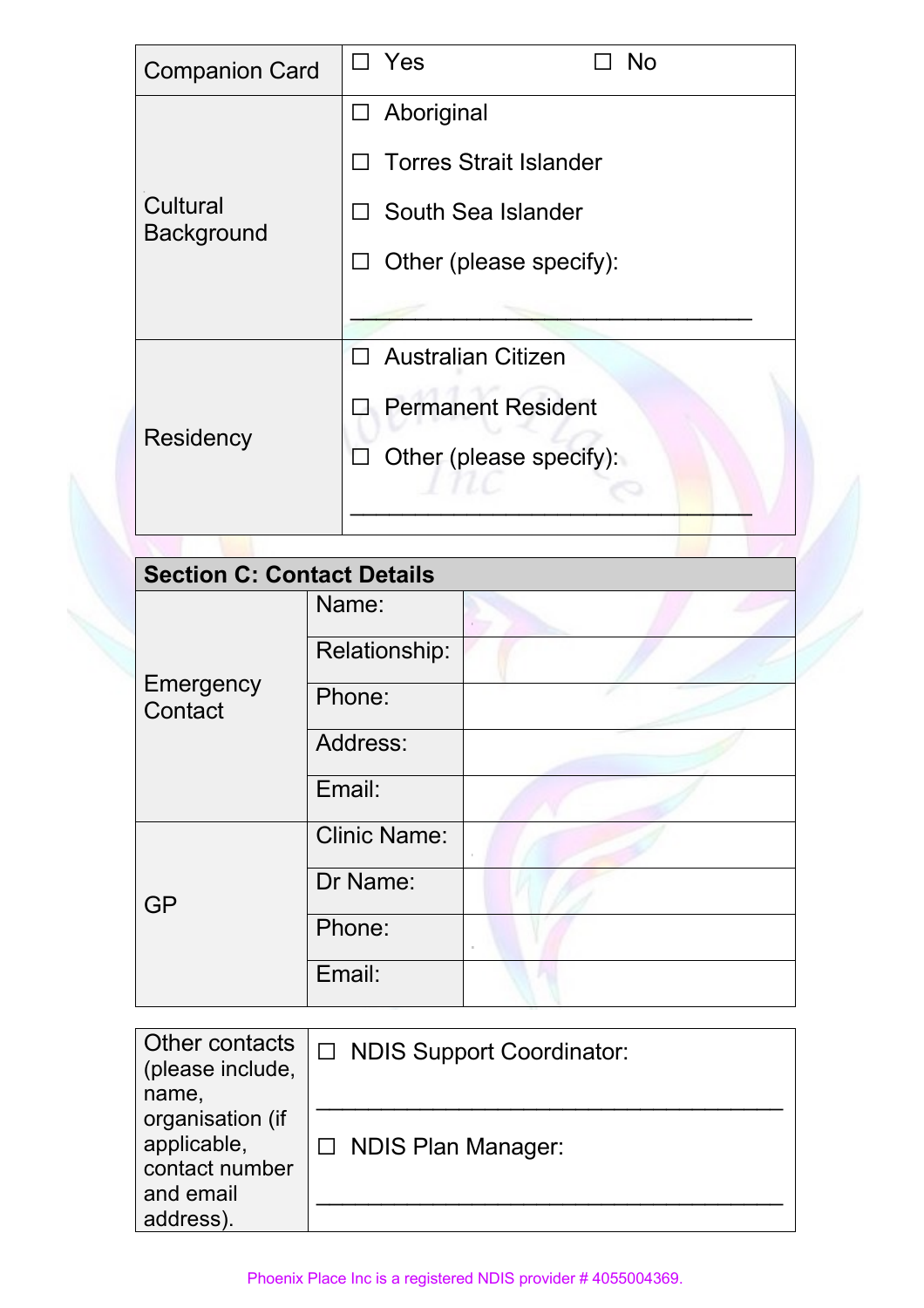|                                                                                               | $\Box$ Public Trustee:                                 |
|-----------------------------------------------------------------------------------------------|--------------------------------------------------------|
|                                                                                               | $\Box$ Adult Guardian:                                 |
|                                                                                               | Advocate:<br>$\Box$                                    |
|                                                                                               | <b>Community Mental Health Case Manager:</b><br>$\Box$ |
|                                                                                               | $\Box$ Probation/Parole Officer:                       |
|                                                                                               |                                                        |
|                                                                                               | <b>Section D: Medical History</b>                      |
|                                                                                               | $\Box$ Autism                                          |
|                                                                                               | Intellectual<br>$\Box$                                 |
| Primary<br><b>Disability</b>                                                                  | Psychiatric (please specify):                          |
|                                                                                               | Neurological (please specify):<br>$\Box$               |
|                                                                                               | Physical (please specify):<br>$\Box$                   |
|                                                                                               | Other (please specify):                                |
| List any other<br>medical<br>conditions, or<br>past health<br>concerns.<br><b>Please list</b> |                                                        |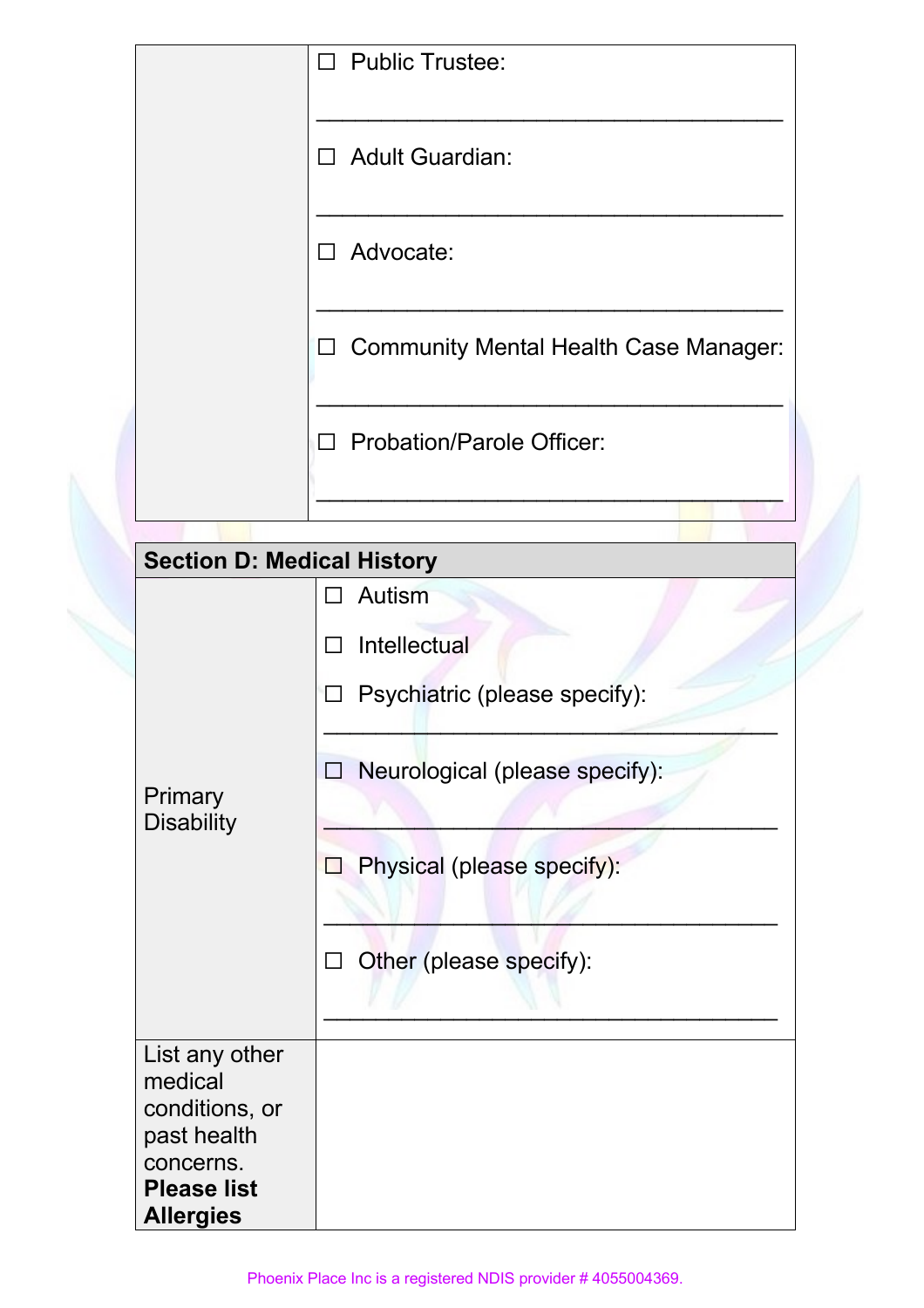| List any regular<br>medications.                                                                                                                                                           |                                                                                                     |
|--------------------------------------------------------------------------------------------------------------------------------------------------------------------------------------------|-----------------------------------------------------------------------------------------------------|
| Please rate<br>your verbal                                                                                                                                                                 | Non-verbal $\Box$ Communication device                                                              |
|                                                                                                                                                                                            | Limited verbal skills                                                                               |
| capacity.                                                                                                                                                                                  | Can communicate independently                                                                       |
|                                                                                                                                                                                            | Not mobile                                                                                          |
| Please rate<br>your physical                                                                                                                                                               | Mobile with physical assistance<br>$\mathcal{L}_{\mathcal{A}}$                                      |
| capacity.                                                                                                                                                                                  | <b>Physically independent</b>                                                                       |
| <b>Section E: Support Needs</b>                                                                                                                                                            |                                                                                                     |
|                                                                                                                                                                                            | Monday after school                                                                                 |
| <b>Please</b><br>indicatate<br>which sessions<br>Apply                                                                                                                                     | Tuesday after school<br>Wednesday after school<br>Thursday after school<br>$\overline{\phantom{a}}$ |
| After school care                                                                                                                                                                          | Friday after school<br>$\Box$                                                                       |
| sessions 2.30pm-<br>5.30pm (later sesions<br>available on request)                                                                                                                         | Vacation care (separate booking form will be sent)                                                  |
| Describe what<br>kind of support<br>you would like<br>to receive from<br><b>Phoenix Place</b><br>Inc (including<br>likes and<br>dislikes,<br>activities you<br>would like to<br>undertake) |                                                                                                     |